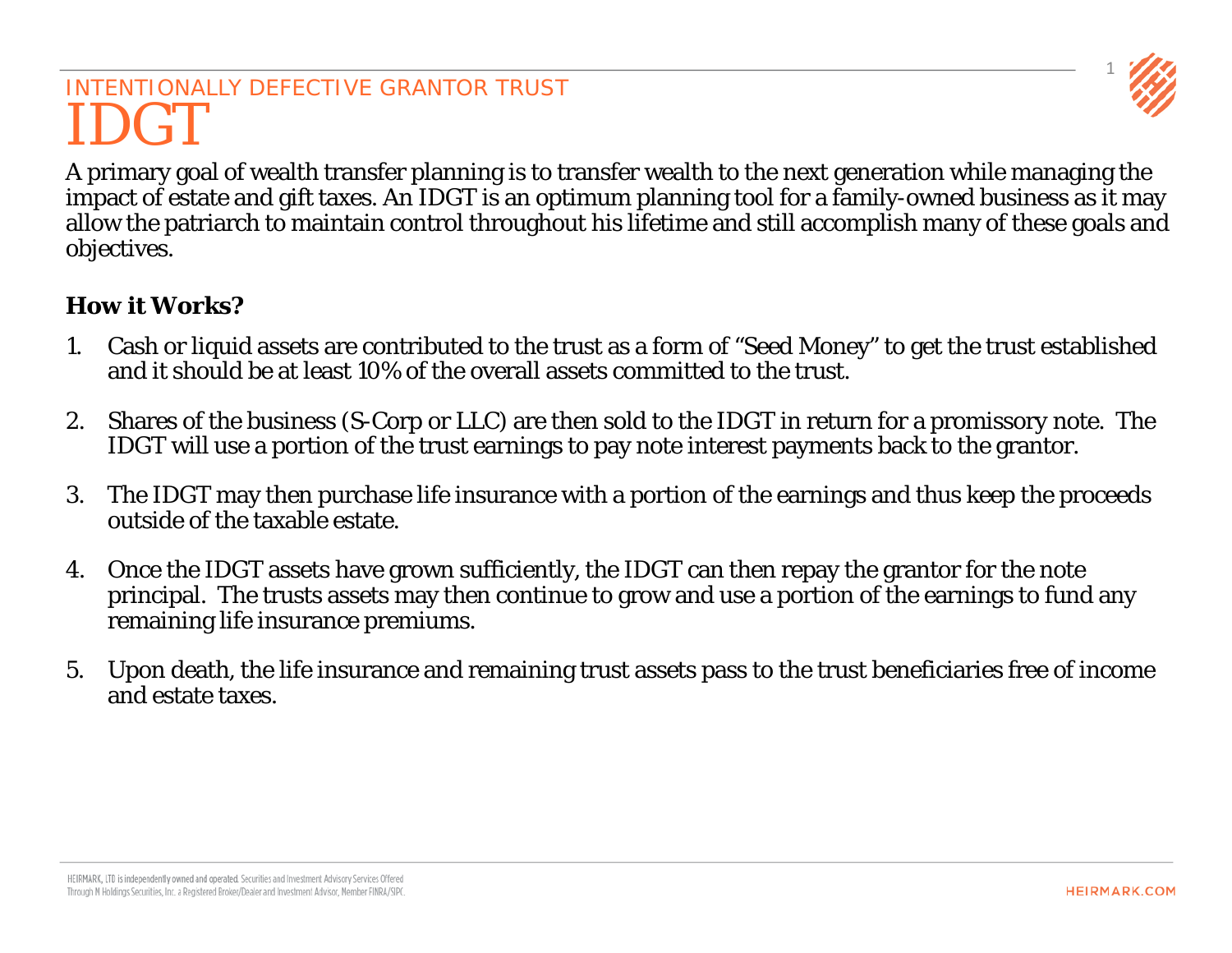

## INTENTIONALLY DEFECTIVE GRANTOR TRUST IDGT

### **Details**

- The trust is designed so that it is "Defective" with regards to income tax obligations only, but it is fully "Effective" as a an irrevocable trust to avoid estate taxes.
- The advantage here is that the grantor assumes all income tax liability and this allows the trust to grow much greater than it would otherwise.
- If a family-owned business is the primary asset, the grantor can still control the business by maintaining voting control or establishing himself as the managing member of an LLC.

#### **Key Benefits**

- A substantial discount of 20% to 40% may be obtained on transfers to an IDGT because of lack of marketability and minority control (proposed regulations may abolish this in the future)
- Note interest payments may be based on very low interest rates. The current Applicable Federal Rate for Mid-Term loans is only 1.43% (July 2016), so this offers substantial leverage.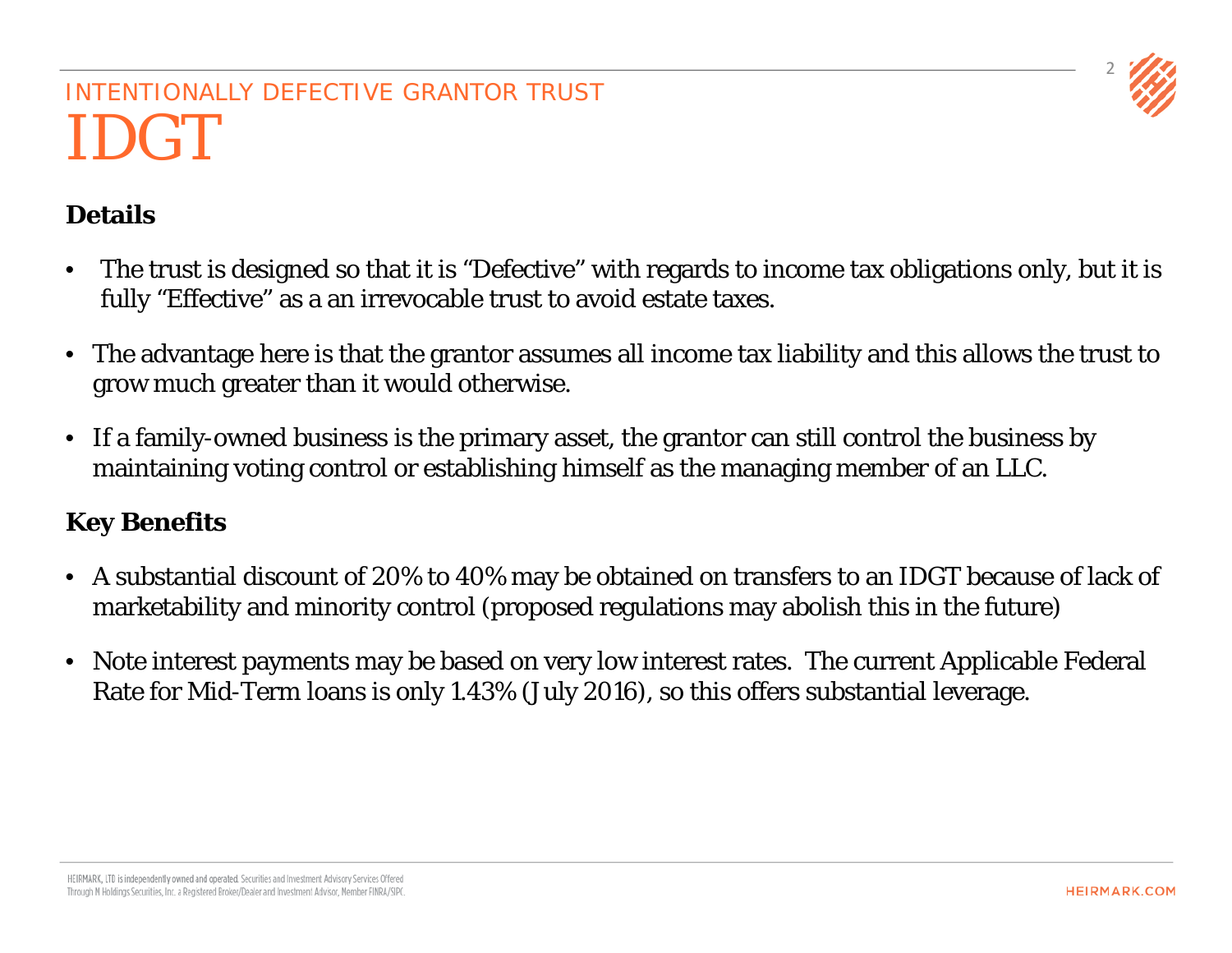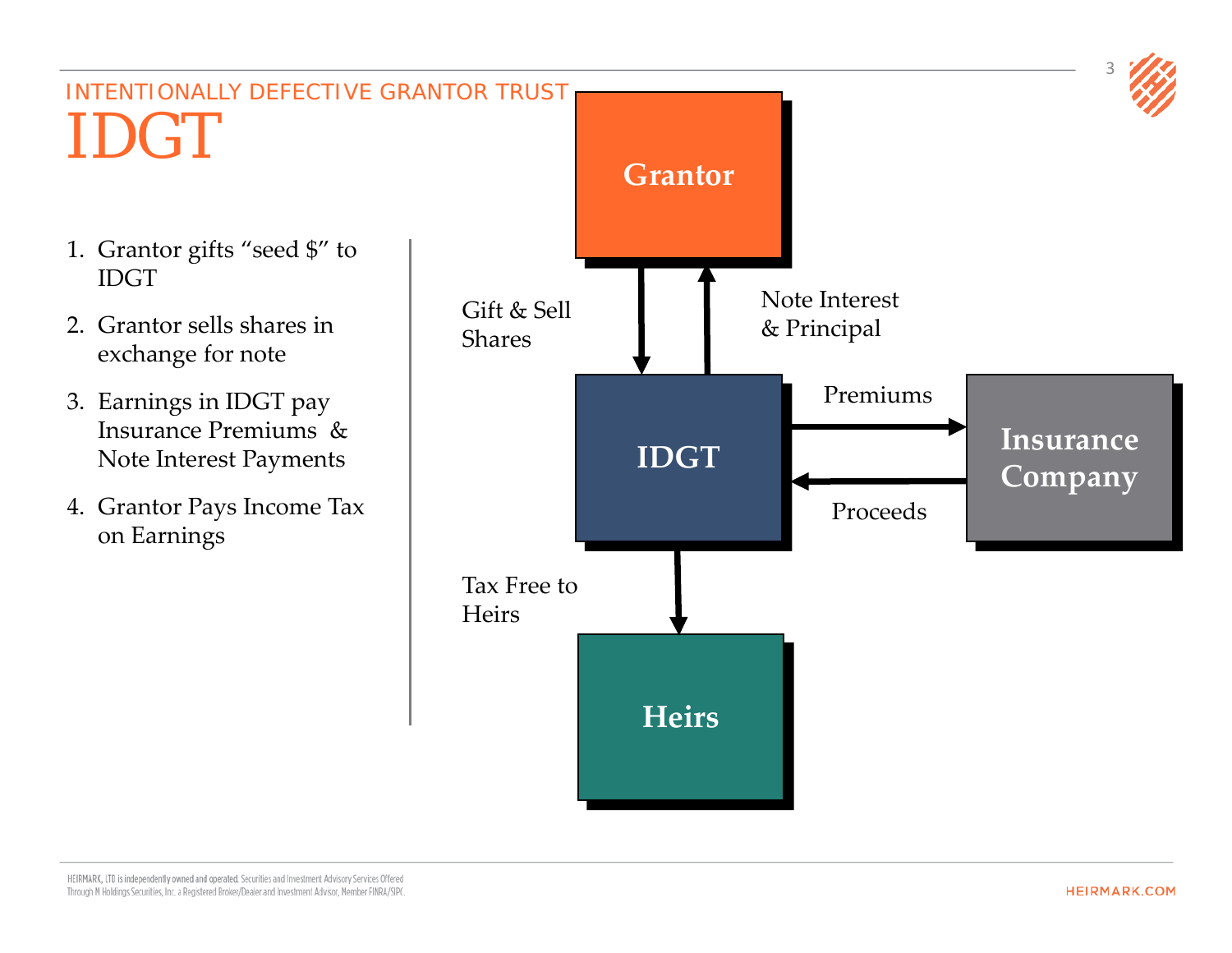#### INTENTIONALLY DEFECTIVE GRANTOR TRUST IDGT  $\sim$  222, 222 and the company of the company

|                            |          | <b>Total Value of Assets to Transfer</b> |                                     |                                              | \$6,000,000<br>\$5,000,000 |                        | <b>Insurance Age</b>                                          |                                |                    | 65<br>6,000,000    | Note Interest Rate                                |                        |                        | 1.4%<br>5.0%             |  |
|----------------------------|----------|------------------------------------------|-------------------------------------|----------------------------------------------|----------------------------|------------------------|---------------------------------------------------------------|--------------------------------|--------------------|--------------------|---------------------------------------------------|------------------------|------------------------|--------------------------|--|
|                            |          | <b>Discounted Value of Assets</b>        | Gross Value of Assets Sold to Trust |                                              | \$3,750,000                |                        | Life Insurance Death Benefit<br>Life Insurance Annual Premium |                                |                    | (100,000)          | Side Fund Growth Rate<br><b>Asset Growth Rate</b> |                        |                        | 3.0%                     |  |
|                            |          |                                          |                                     |                                              | \$1,000,000                |                        | Year of Balloon Payment                                       |                                |                    | 9                  | Asset Income Rate                                 |                        |                        | 6.0%                     |  |
| Seed Money Gifted To Trust |          |                                          |                                     |                                              |                            |                        |                                                               |                                |                    |                    |                                                   |                        |                        |                          |  |
| <b>GRANTOR</b>             |          |                                          |                                     | INTENTIONALLY DEFECTIVE GRANTOR TRUST (IDGT) |                            |                        |                                                               |                                |                    |                    |                                                   |                        |                        |                          |  |
|                            |          | A                                        | B                                   | C                                            | D                          | E                      | F                                                             | G                              | H                  |                    | J                                                 | K.                     | т                      | M                        |  |
|                            |          |                                          |                                     |                                              | <b>TRUST ASSETS</b>        |                        |                                                               | <b>TRUST SIDE FUND ACCOUNT</b> |                    |                    |                                                   |                        | Life                   | Asset, Side              |  |
|                            |          | <b>Note</b>                              | Payment to                          | <b>Asset Value</b>                           | Asset                      | Asset                  | <b>Trust Side</b>                                             | Insurance                      | Side Fund          | Income             | Payment to                                        | <b>Trust Side</b>      | Insurance              | Fund & Death             |  |
| <b>Yrs</b>                 | Age      | Amount                                   | Grantor                             | <b>BOY</b>                                   | Growth                     | Value                  | Fund BOY                                                      | Premium                        | Growth             | from Asset         | Grantor                                           | Fund                   | Death Benefit          | Benefit (- Note)         |  |
|                            |          |                                          |                                     |                                              | $C \times 3\%$             | $C + D$                |                                                               |                                | @ 5%               | Cx6%               |                                                   | $F + G + H + I$        |                        | $E+K+L-A$                |  |
| $\mathbf{1}$               | 65       | 3,750,000                                | $-53,625$                           | 5,000,000                                    | 150,000                    | 5,150,000              | 1,000,000                                                     | $-100,000$                     | 45,000             | 300,000            | $-53,625$                                         | 1,191,375              | 6,000,000              | 8,591,375                |  |
| $\mathbf{2}$               | 66       | 3,750,000                                | $-53,625$                           | 5,150,000                                    | 154,500                    | 5,304,500              | 1,191,375                                                     | $-100,000$                     | 54,569             | 309,000            | $-53,625$                                         | 1,401,319              | 6,000,000              | 8,955,819                |  |
| 3                          | 67       | 3,750,000                                | $-53,625$                           | 5,304,500                                    | 159,135                    | 5,463,635              | 1,401,319                                                     | $-100,000$                     | 65,066             | 318,270            | $-53,625$                                         | 1,631,030              | 6,000,000              | 9,344,665                |  |
| $\vert$                    | 68       | 3,750,000                                | $-53,625$                           | 5,463,635                                    | 163,909                    | 5,627,544              | 1,631,030                                                     | $-100,000$                     | 76,551             | 327,818            | $-53,625$                                         | 1,881,774              | 6,000,000              | 9,759,318                |  |
| 5                          | 69       | 3,750,000                                | $-53,625$                           | 5,627,544                                    | 168,826                    | 5,796,370              | 1,881,774                                                     | $-100,000$                     | 89,089             | 337,653            | $-53,625$                                         | 2,154,891              | 6,000,000              | 10,201,261               |  |
| 6                          | 70       | 3,750,000                                | $-53,625$                           | 5,796,370                                    | 173,891                    | 5,970,261              | 2,154,891                                                     | $-100,000$                     | 102,745            | 347,782            | $-53,625$                                         | 2,451,792              | 6,000,000              | 10,672,054               |  |
| 7                          | 71       | 3,750,000                                | $-53,625$                           | 5,970,261                                    | 179,108                    | 6,149,369              | 2,451,792                                                     | $-100,000$                     | 117,590            | 358,216            | $-53,625$                                         | 2,773,973              | 6,000,000              | 11,173,342               |  |
| 8                          | 72       | 3.750,000                                | $-53,625$                           | 6,149,369                                    | 184,481                    | 6,333,850              | 2,773,973                                                     | $-100,000$                     | 133,699            | 368,962            | $-53,625$                                         | 3.123.008              | 6,000,000              | 11,706,859               |  |
| 9                          | 73       | 3,750,000                                | $-53,625$                           | 6,333,850                                    | 190,016                    | 6,523,866              | 3,123,008                                                     | $-100,000$                     | 151,150            | 380,031            | $-53,625$                                         | 3,500,565              | 6,000,000              | 12,274,431               |  |
| 10                         | 74       | 0                                        | $-3,750,000$                        | 6,523,866                                    | 195,716                    | 6,719,582              | 3,500,565                                                     | $-100,000$                     | 170,028            | 403,175            | $-3,750,000$                                      | 223,768                | 6,000,000              | 12,943,350               |  |
| 11                         | 75       | $\bf{0}$                                 | 0                                   | 6,719,582                                    | 201,587                    | 6,921,169              | 223,768                                                       | $-100,000$                     | 6,188              | 415,270            | 0                                                 | 545,227                | 6,000,000              | 13,466,396               |  |
| 12                         | 76       | 0                                        | $\mathbf{0}$                        | 6,921,169                                    | 207,635                    | 7,128,804              | 545,227                                                       | $-100,000$                     | 22,261             | 427,728            | $\mathbf{0}$                                      | 895,216                | 6,000,000              | 14,024,021               |  |
| 13                         | 77<br>78 | $\mathbf 0$                              | $\mathbf 0$                         | 7,128,804                                    | 213,864                    | 7,342,669              | 895,216                                                       | $-100,000$                     | 39,761             | 440,560            | 0                                                 | 1,275,537              | 6,000,000              | 14,618,206               |  |
| 14                         |          | $\bf{0}$                                 | 0<br>$\bf{0}$                       | 7,342,669                                    | 220,280                    | 7,562,949              | 1,275,537                                                     | $-100,000$                     | 58,777             | 453,777            | 0<br>o                                            | 1,688,091              | 6,000,000              | 15,251,040               |  |
| 15<br>16                   | 79<br>80 | 0<br>0                                   | 0                                   | 7,562,949<br>7,789,837                       | 226,888                    | 7,789,837<br>8,023,532 | 1,688,091                                                     | $-100,000$<br>$-100,000$       | 79,405             | 467,390<br>481,412 |                                                   | 2,134,886<br>2,618,042 | 6,000,000<br>6,000,000 | 15,924,723               |  |
| 17                         | 81       | $\bf{0}$                                 | $\mathbf{0}$                        | 8.023.532                                    | 233,695<br>240,706         | 8.264.238              | 2,134,886<br>2.618.042                                        | $-100,000$                     | 101,744<br>125,902 | 495.854            | 0<br>0                                            | 3.139.798              | 6,000,000              | 16,641,574<br>17,404,037 |  |
| 18                         | 82       | $\bf{0}$                                 | $\overline{0}$                      | 8,264,238                                    | 247,927                    | 8,512,165              | 3,139,798                                                     | $-100,000$                     | 151,990            | 510,730            | 0                                                 | 3,702,518              | 6,000,000              |                          |  |
| 19                         | 83       | $\bf{0}$                                 | $\bf{0}$                            | 8,512,165                                    | 255,365                    | 8,767,530              | 3,702,518                                                     | $-100,000$                     | 180,126            | 526,052            | 0                                                 | 4,308,696              | 6,000,000              | 18,214,683<br>19,076,226 |  |
| 20                         | 84       | 0                                        | $\mathbf{0}$                        | 8,767,530                                    | 263,026                    | 9,030,556              | 4,308,696                                                     | $-100,000$                     | 210,435            | 541,833            | $\mathbf{0}$                                      | 4,960,964              | 6,000,000              | 19,991,520               |  |
| 21                         | 85       | $\mathbf 0$                              | $\bf{0}$                            | 9,030,556                                    | 270,917                    | 9,301,473              | 4,960,964                                                     | $-100,000$                     | 243,048            | 558,088            | 0                                                 | 5,662,101              | 6,000,000              | 20,963,574               |  |
| 22                         | 86       | $\bf{0}$                                 | $\mathbf{O}$                        | 9.301.473                                    | 279,044                    | 9,580,517              | 5,662,101                                                     | $-100,000$                     | 278,105            | 574,831            | 0                                                 | 6,415,037              | 6,000,000              | 21,995,554               |  |
| 23                         | 87       | $\mathbf 0$                              | $\mathbf{0}$                        | 9,580,517                                    | 287,416                    | 9,867,933              | 6,415,037                                                     | $-100,000$                     | 315,752            | 592,076            | 0                                                 | 7,222,864              | 6,000,000              | 23,090,797               |  |
| 24                         | 88       | 0                                        | 0                                   | 9,867,933                                    | 296,038                    | 10,163,971             | 7,222,864                                                     | $-100,000$                     | 356,143            | 609,838            | 0                                                 | 8,088,846              | 6,000,000              | 24,252,816               |  |
| 25                         | 89       | 0                                        | $\mathbf 0$                         | 10,163,971                                   | 304,919                    | 10,468,890             | 8,088,846                                                     | $-100,000$                     | 399,442            | 628,133            | 0                                                 | 9,016,422              | 6,000,000              | 25,485,311               |  |
| 26                         | 90       | 0                                        | 0                                   | 10,468,890                                   | 314,067                    | 10,782,956             | 9,016,422                                                     | $-100,000$                     | 445,821            | 646,977            |                                                   | 10,009,220             | 6,000,000              | 26,792,176               |  |
| 27                         | 91       | $\bf{0}$                                 | $\mathbf 0$                         | 10.782.956                                   | 323,489                    | 11.106.445             | 10,009,220                                                    | $-100,000$                     | 495.461            | 666,387            | $\mathbf{0}$                                      | 11,071,068             | 6,000,000              | 28, 177, 513             |  |
| 28                         | 92       | 0                                        | $\mathbf{0}$                        | 11,106,445                                   | 333,193                    | 11,439,638             | 11,071,068                                                    | $-100,000$                     | 548,553            | 686,378            | $\mathbf{0}$                                      | 12,205,999             | 6,000,000              | 29,645,638               |  |
| 29                         | 93       | $\bf{0}$                                 | $\bf{0}$                            | 11,439,638                                   | 343,189                    | 11,782,828             | 12,205,999                                                    | $-100,000$                     | 605,300            | 706,970            | $\mathbf{0}$                                      | 13,418,269             | 6,000,000              | 31,201,097               |  |
| 30                         | 94       | $\bf{0}$                                 | $\mathbf{0}$                        | 11,782,828                                   | 353,485                    | 12,136,312             | 13,418,269                                                    | $-100,000$                     | 665,913            | 728,179            | $\Omega$                                          | 14,712,361             | 6,000,000              | 32,848,674               |  |
| 31                         | 95       | $\bf{0}$                                 | $\mathbf{0}$                        | 12,136,312                                   | 364,089                    | 12,500,402             | 14,712,361                                                    | $-100,000$                     | 730,618            | 750,024            | $\mathbf{O}$                                      | 16,093,003             | 6,000,000              | 34,593,405               |  |
| 32                         | 96       | $\bf{0}$                                 | $\mathbf{0}$                        | 12,500,402                                   | 375,012                    | 12,875,414             | 16,093,003                                                    | $-100,000$                     | 799,650            | 772,525            | $\Omega$                                          | 17,565,178             | 6,000,000              | 36,440,592               |  |
| 33                         | 97       | 0                                        | $\overline{0}$                      | 12,875,414                                   | 386,262                    | 13,261,676             | 17,565,178                                                    | $-100,000$                     | 873,259            | 795,701            | $\mathbf{0}$                                      | 19,134,138             | 6,000,000              | 38,395,814               |  |
| 34                         | 98       | $\bf{0}$                                 | $\mathbf{0}$                        | 13,261,676                                   | 397,850                    | 13,659,526             | 19,134,138                                                    | $-100,000$                     | 951,707            | 819,572            | 0                                                 | 20,805,416             | 6,000,000              | 40,464,943               |  |
| 35                         | 99       | $\bf{0}$                                 | $\mathbf{0}$                        | 13,659,526                                   | 409,786                    | 14,069,312             | 20,805,416                                                    | $-100,000$                     | 1,035,271          | 844,159            |                                                   | 22,584,846             | 6,000,000              | 42,654,158               |  |
| 36                         | 100      | $\bf{0}$                                 | $\mathbf{0}$                        | 14,069,312                                   | 422,079                    | 14,491,392             | 22,584,846                                                    | $-100,000$                     | 1,124,242          | 869,483            | 0                                                 | 24,478,572             | 6,000,000              | 44,969,963               |  |

HEIRMARK, LTD is independently owned and operated. Securities and Investment Advisory Services Offered Through M Holdings Securities, Inc. a Registered Broker/Dealer and Investment Advisor, Member FINRA/SIPC.